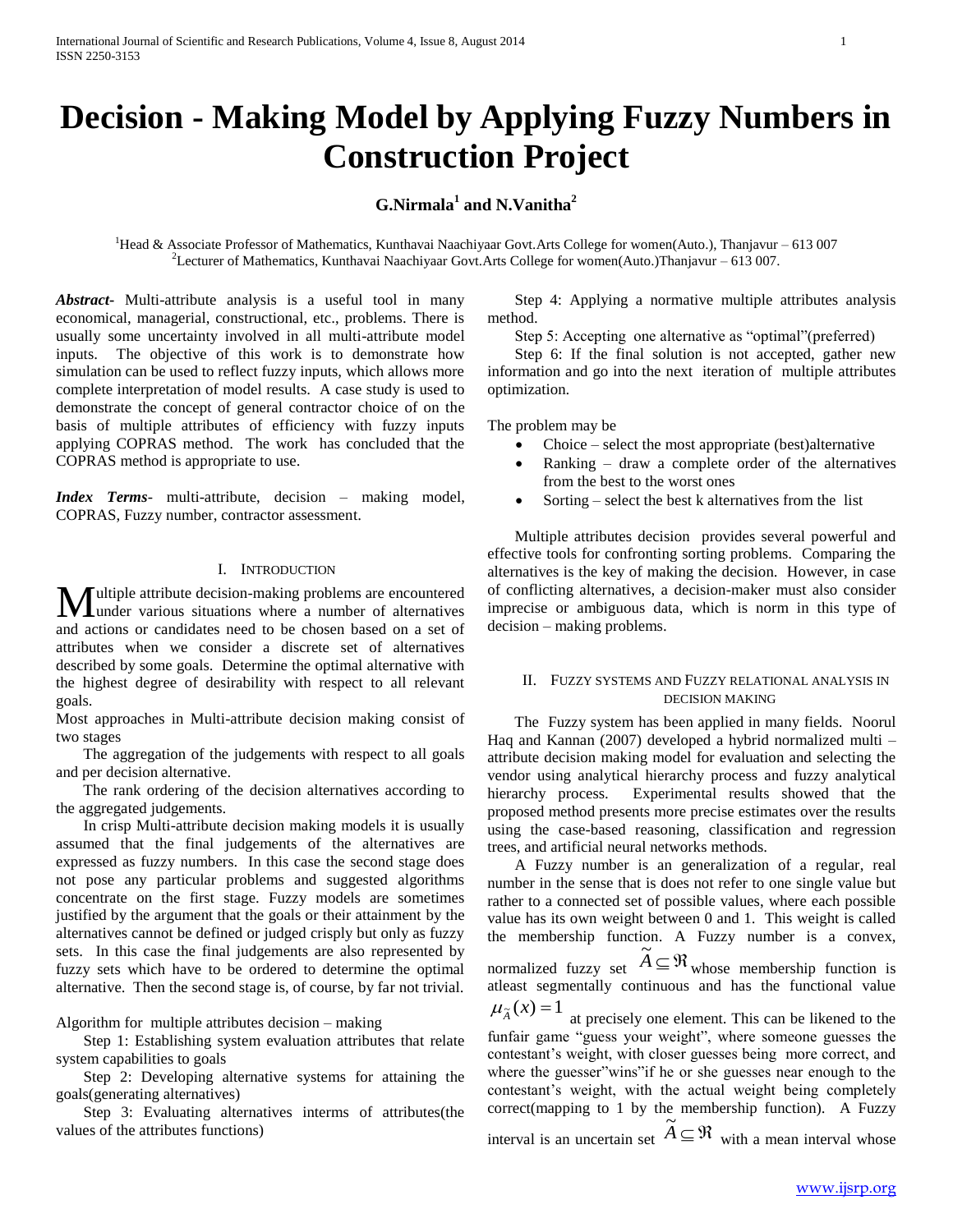elements possess the membership function value  $\mu_{\tilde{A}}(x) = 1$ . As in fuzzy numbers, the membership function must be convex, normalized, atleast segmentally continuous.

The following fuzzy sets are fuzzy numbers Nearly  $6 = \{(4, 0.3), (5, 0.7), (6, 1), (7, 0.8), (8, 0.2)\}\$ 

But  $\{(4,0.9), (5,1), (6,1), (7,0.8)\}$  is not a fuzzy number because membership function of 5 and 6 is 1.

 The explanation of COPRAS is the multi- attribute convex proportional assessment of alternatives. Fuzzy convex is the membership grade starts at zero, rises to a maximum and then declines to zero again as the domain increases. This method is useful for value evaluation of maximizing as well as minimizing criteria. Ranking alternatives by the COPRAS method assumes direct and proportional dependence of significance and priority of investigated alternatives on a system of criteria . The determination of significance and priority of alternatives, by using COPRAS method. The presented procedure of COPRAS method indicates that it can be easily applied for evaluating the alternatives and selecting the most efficient one, with decision maker being completely aware of the physical meaning of the process.

## III. RANKING OF THE ALTERNATIVES BY APPLYING COPRAS **METHODS**

 The multi – attribute decision making methods mostly deal with exactly determined information. One of such methods is COPRAS method.

 The algorithm of the COPRAS method consists of the steps as is shown in the Fig 1

- 1. Selection of the available set most important attributes, which describes alternatives.
- 2. Preparing of the decision making matrix X:

$$
X = \begin{bmatrix} x_{11} & x_{12} & \cdots & x_{1m} \\ x_{21} & x_{22} & \cdots & x_{2m} \\ \vdots & \vdots & \ddots & \vdots \\ x_{n1} & x_{n2} & \cdots & x_{nm} \end{bmatrix}; \quad j = 1 \text{ to } n \text{ and } i = 1 \text{ to } m \tag{1}
$$

 Multi attribute decision making model by applying Fuzzy numbers

- Decision making matrix (Matrix with values of attributes described in intervals)
- Normalizing decision making matrix
- Weighting normalized decision making matrix
- Calculation minimizing indexes  $R_j$ <sub>for</sub> each alternative(The sums of normalized weighted indexes

describing the j-th alternative that must be minimized are calculated)

- Calculation maxmizing indexes  $P_j$ <sub>for</sub> each alternative(The sums of normalized weighted indexes describing the j-th alternative that must be maxmized are calculated)
- Calculating the sums of normalized weighted indexes describing the j-th alternative. The alternatives are described by minimizing indexes
- Determining minimal value of  $R_j$
- Determining significance of alternatives
- Ranking alternatives according to relative significance of each alternative

## **Fig 1. Ranking of alternatives by applying COPRAS method.**

Where attribute  $i$  in the alternative  $j$  of a solution;  $m$  is the number of attributes;  $n$  is the number of the alternatives compared.

Determining weights of the attributes *qi*

Normalization of the decision making matrix  $\hat{X}$ . The normalized values of this matrix are calculated as

$$
\bar{x}_{ji} = \frac{x_{ji}}{\sum_{j=1}^{n} x_{ji}}; \quad j = 1 \text{ to } n \text{ and } i = 1 \text{ to } m
$$
 (2)

After this step we have normalized decision-making matrix

. . . . . . . . . . . . . . . . . . . . . . . .  $\begin{bmatrix} \bar{x}_{11} & \bar{x}_{12} & \cdots & \bar{x}_{1m} \end{bmatrix}$ ˆ 1  $\frac{m}{2}$  $\frac{11}{21}$   $\frac{x_{12}}{x_{22}}$   $\cdots$   $\frac{x_{1n}}{x_{2n}}$  $\overline{\phantom{a}}$  $\overline{\phantom{a}}$  $\overline{\phantom{a}}$  $\overline{\phantom{a}}$  $\overline{\phantom{a}}$  $\overline{\phantom{a}}$  $\overline{\phantom{a}}$  $\overline{\phantom{a}}$  $\begin{bmatrix} x_{n1} & x_{n2} & \cdots & x_{nm} \end{bmatrix}$  $\mathbf{r}$  $\mathbf{r}$  $\mathbf{r}$  $\mathbf{r}$  $\mathbf{r}$  $\mathsf{I}$  .  $\mathbf{L}$ Ŀ  $=$  $\overline{x}_{n1}$   $\overline{x}_{n2}$   $\overline{x}_{nm}$ *m m*  $\overline{x}_{n1}$   $\overline{x}_{n2}$   $\overline{x}_{n3}$   $\overline{x}_{n3}$  $\overline{x}_{21}$   $\overline{x}_{22}$   $\overline{x}_{33}$   $\overline{x}_{33}$ *X*

 Calculation of the weighted normalized decision – making matrix  $\hat{X}$ . The weighted normalized values  $\hat{X}_{ji}$  are calculated as

$$
\hat{x}_{ji} = \bar{x}_{ji}.q_i; \qquad j = 1 \text{ to } n \text{ and } i = 1 \text{ to } m \tag{4}
$$

In formula (4)  $q_i$  is weight of the ith attribute.

 After this step we have weighted normalized decision making matrix: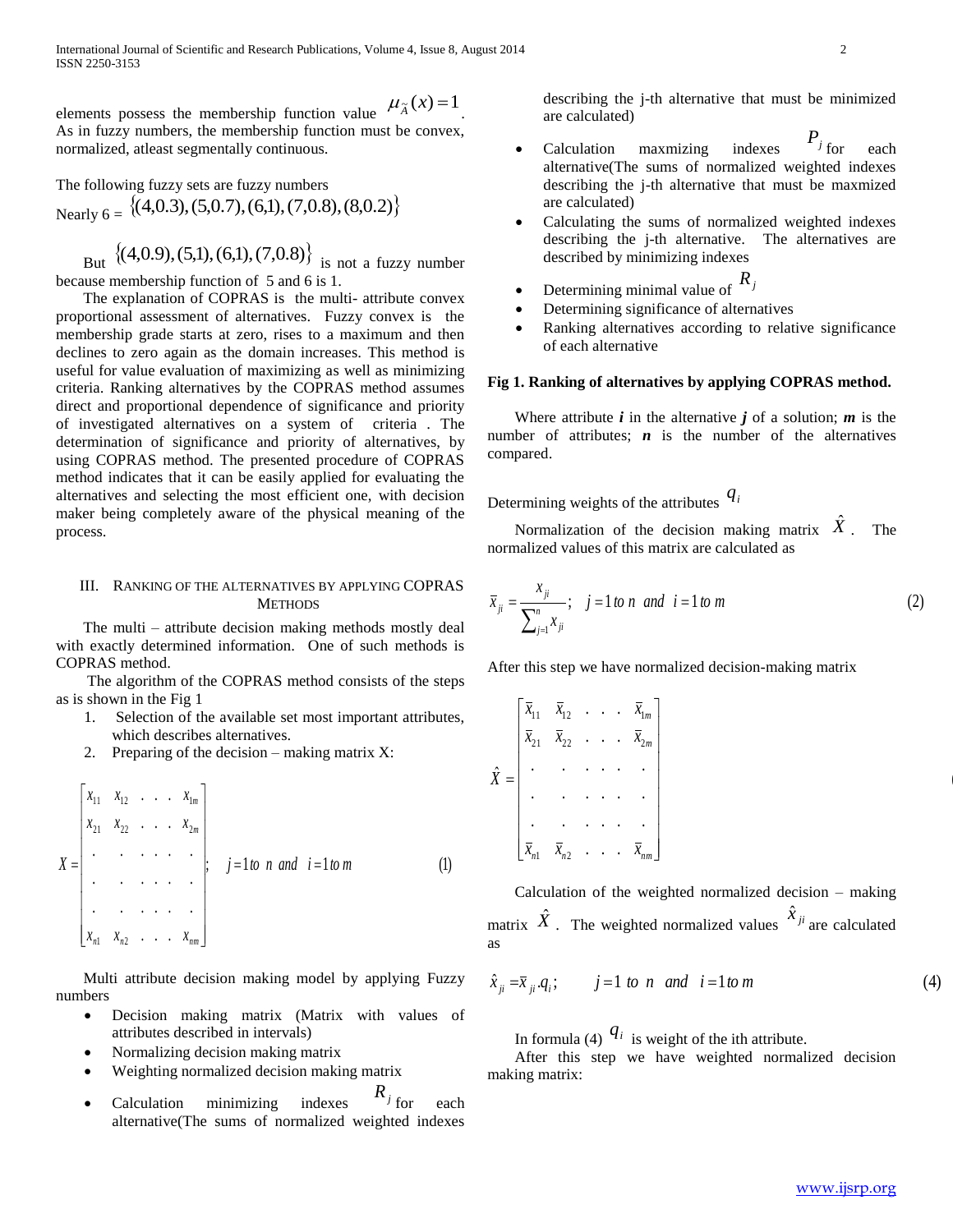$$
\hat{X} = \begin{bmatrix} \hat{x}_{11} & \hat{x}_{12} & \dots & \hat{x}_{1m} \\ \hat{x}_{21} & \hat{x}_{22} & \dots & \hat{x}_{2m} \\ \vdots & \vdots & \ddots & \vdots \\ \vdots & \vdots & \ddots & \vdots \\ \vdots & \vdots & \ddots & \vdots \\ \hat{x}_{n1} & \hat{x}_{n2} & \dots & \hat{x}_{nm} \end{bmatrix}; j = 1 \text{ to } n \text{ and } i = 1 \text{ to } m
$$
 (5)

Sums  $P_j$  of attributes values which larger values are more preferable(optimization direction is maximization) calculation for each alternative (line of the decision making matrix):

$$
P_j = \sum_{i=1}^{k} \hat{x}_{ji}
$$
 (6)

In formula (6)  $\boldsymbol{k}$  is number of attributes which must to be maximized (it is assumed that in the decision making matrix columns first of all are placed attributes with optimization direction maximum and ones with optimization direction minimum are placed after).

 $R_j$  of attributes values which smaller values are more preferable (optimization direction is minimization) calculation for each alternative (line of the decision making matrix)

$$
R_j = \sum_{i=k+1}^m \hat{x}_{ji} \tag{7}
$$

Determining the minimal value of *Rj*

$$
R_{\min} = \min_{j} R_j; \qquad j = 1 \text{ to } n \tag{8}
$$

Calculation of the relative weight of each alternative *Qj*

$$
Q_{j} = P_{j} + \frac{R_{\min} \sum_{j=1}^{n} R_{j}}{R_{j} \sum_{j=1}^{n} \frac{R_{\min}}{R_{j}}}
$$
(9)

Formula (9) can to be written as follows

$$
Q_{j} = P_{j} + \frac{\sum_{j=1}^{n} R_{j}}{R_{j} \sum_{j=1}^{n} \frac{1}{R_{j}}}
$$
(9\*)

Determination of the optimality criterion K

$$
K = \max_{j} Q_j \quad ; \quad j = 1 \text{ to } n \tag{10}
$$

 of the priority of the project. The greater weight (relative weight of alternative  $\int_{a}^{b} Q_j$ , the higher is priority(rank) of the project. In the case of  $Q_{\text{max}}$  the satisfaction degree is the highest.

Calculation of the utility degree of each alternative

$$
N_{j} = \frac{Q_{j}}{Q_{\text{max}}} 100\%
$$
 (11)

Where  $Q_j$  and  $Q_{\text{max}}$  are the weight of projects obtained from eqn(9\*).

#### IV. CASE STUDY OF CONTRACTORS SELECTION

 Contractor's selecting in construction problem was selected to illustrate newly proposed method. Construction projects are complicated, unique and built only once. The designing and construction process always deals with uncertainty, risk and risk management. The right selection of a qualified contractor depends on many attributes and gives confidence to the stakeholder that the selected contractor can achieve the project goals. The efficiency of a construction process is often associated with the successful choice of a contractor. The construction industry contractors should employ solid and reliable strategies to establish their profit and risk margins for their offers. The importance of non-price attributes is well recognized in the literature. In order to select the most appropriate contractor for the project and prepare the most realistic and accurate bid proposal, general contractors have to know all financial, technical and general information about these contractors.

#### V. PROBLEM SOLUTION

 The set of attributes and initial values of attributes are determined on the basis of expert, normative and calculation methods. The set of alternatives  $X = \{x_1, x_2, x_3\}$  and the Goals be given as

$$
\widetilde{G}_1(x_i) = \{(x_1, 0.7), (x_2, 0.5), (x_3, 0.4)\}\
$$

$$
\widetilde{G}_2(x_i) = \{(x_1, 0.3), (x_2, 0.8), (x_3, 0.6)\}\
$$

$$
\widetilde{G}_3(x_i) = \{(x_1, 0.2), (x_2, 0.3), (x_3, 0.8)\}\
$$

$$
\widetilde{G}_4(x_i) = \{(x_1, 0.5), (x_2, 0.1), (x_3, 0.2)\}
$$